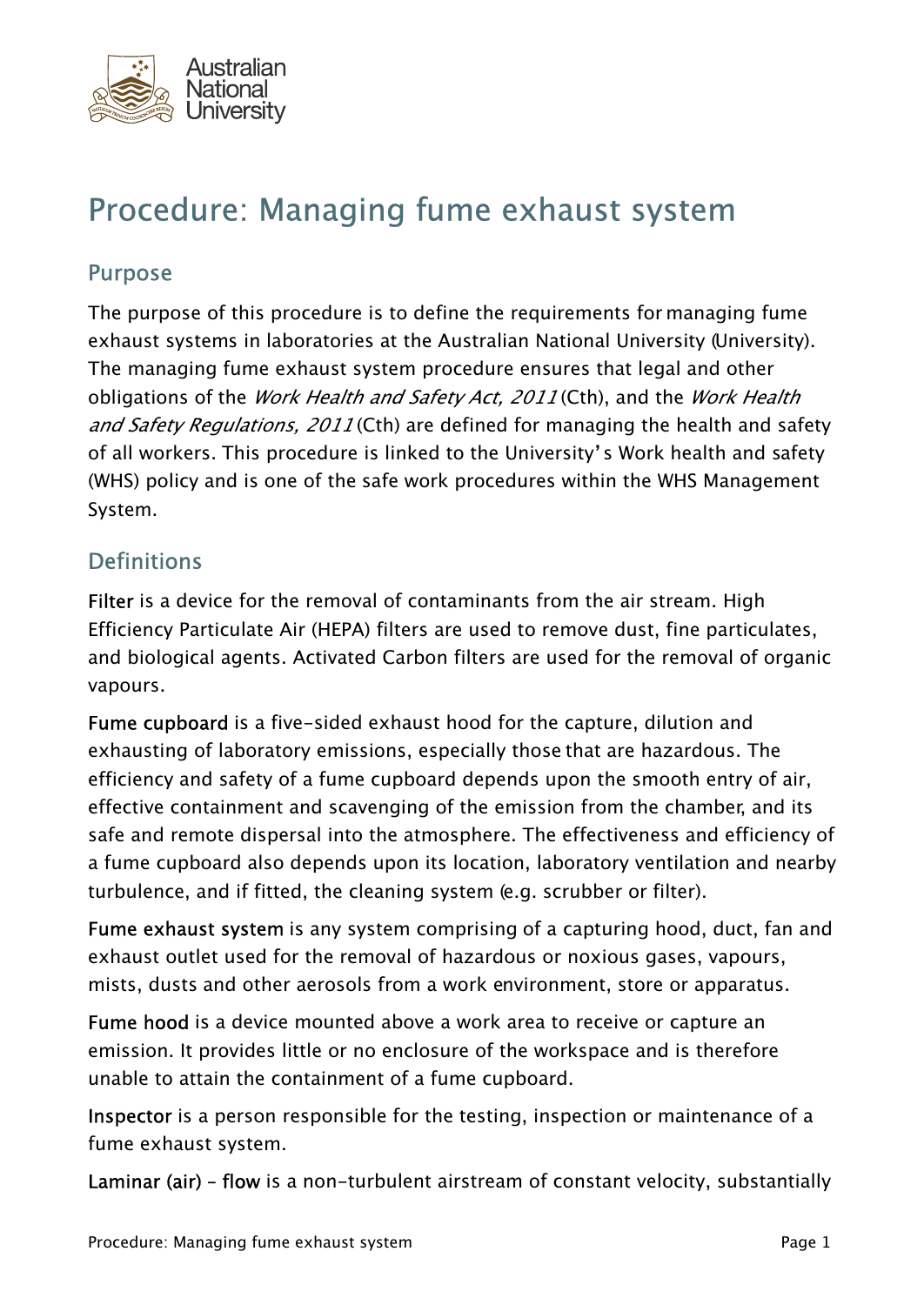uniform over its cross-sectional flow.

Local area refers to a College, Research School or Service Division of the University.

Logbook contains information regarding the type of cupboard, safe operation, design characteristics, cleaning system, maintenance checks and repairs and performance test results. Logbooks are kept with the fume exhaust system. An example logbook is accessible via the **Policy Library.** A clear plastic sleeve fixed to the exhaust system (e.g. fume cupboard face) with loose-leaf sheets is acceptable as a logbook.

Make-up air is the air needed to replace the air that is removed from the room by the fume exhaust system.

Operation is a task, process, mechanism or equipment capable of generating a hazardous or noxious emission.

Sash is the transparent safety screen between the work chamber and the operator. It can be adjusted vertically (or horizontally) to vary the size of the working aperture.

Scrubber is a wet air cleaning technique or equipment for the removal of water soluble contaminants (e.g. acid gases, biological agents) and some dusts from the exhausted air. In general, they involve spraying an aqueous solution onto a coarse filter material (increasing the water to gas contact area) within the airflow. The contaminant adheres to or dissolves into the aqueous solution where it is physically or chemically removed from the air stream.

Services are the supplies (of lighting, electricity, water, and compressed gases etc.) that are available in the fume cupboard.

Site contact is the person a contractor liaises with to get access to an area and to inform of any deficiencies. This person is the business, laboratory or workshop manager or the safety officer.

A Worker is anyone who carries out work for the University. A worker includes staff, volunteers, contractor, students and visitors at the University.

## Procedure

## Scope

1. This is the University procedure for approving, purchasing, installing, using, and maintaining fume exhaust systems. A fume exhaust system is any system with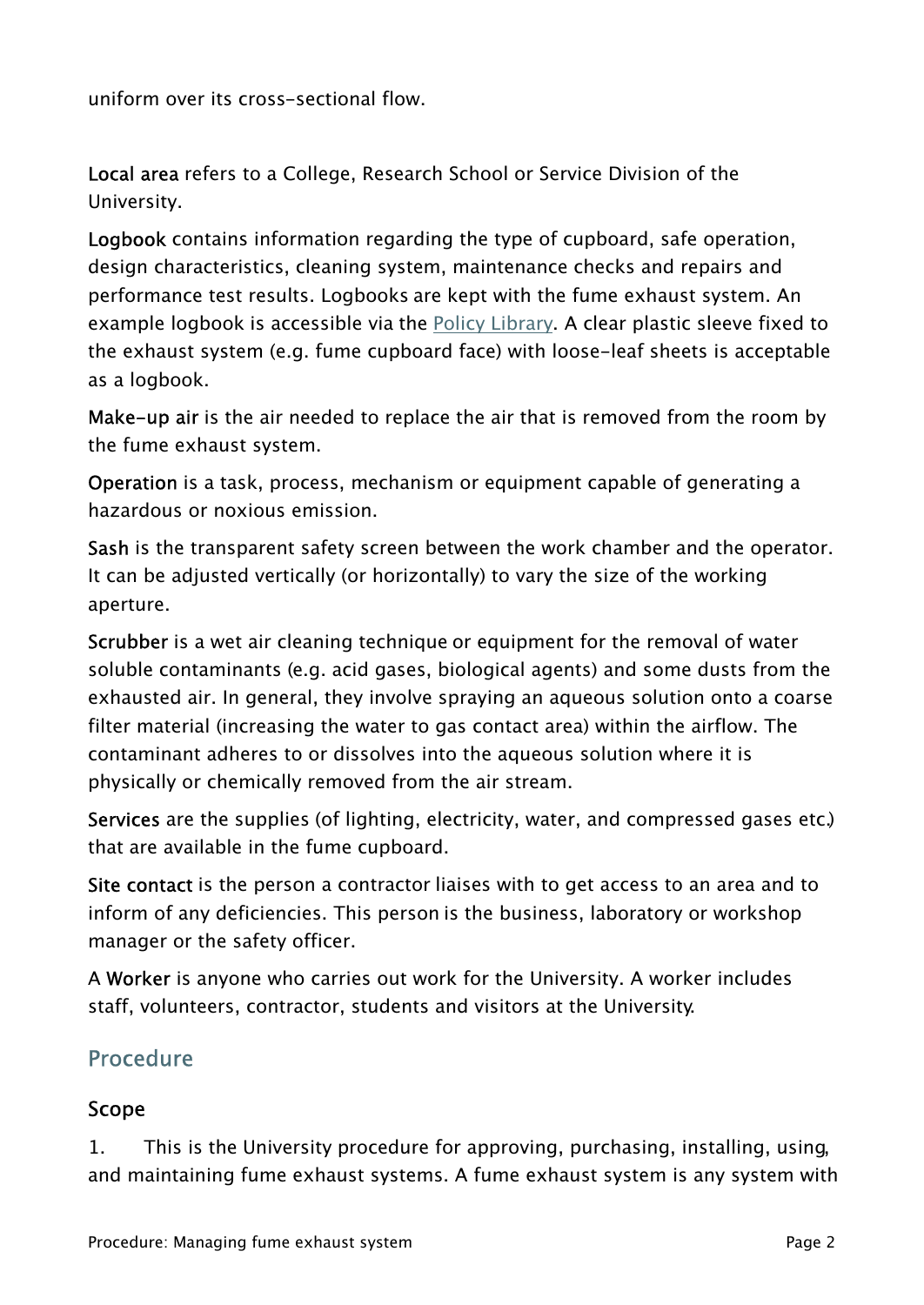a capturing hood, duct, fan and exhaust outlet that removes hazardous or harmful gases, vapours, mists, dusts and other aerosols from a work environment, store or apparatus to reduce potential hazards such as accumulating explosive gases.

2. The University has classified fume exhaust systems according to [Australian](http://anulib.anu.edu.au/)  [Standards \(AS\)/ New Zealand Standards \(NZS\) 2243.8:2014](http://anulib.anu.edu.au/).Refer to Table 1.

## Emergency information

3. Direct emergency queries should be made to the local area management then Work Environment Group (WEG), HR Division (x52193). Local area management is responsible for coordinating any Emergency Services response. After-hours, contact ANU Security (x52249).

## Responsibilities

4. Workers are responsible for using the correct type of fume cupboard for the work, process, or activity they wish to undertake.

For direct enquiries on the suitability of the system contact the Building Safety Officer, Work Health Safety (WHS) Committee or the WHS Officer;

- operating the system safely as with manufacturer's requirements, refer to [The safe use of fume cupboard guideline](https://policies.anu.edu.au/ppl/document/ANUP_000748);
- designing and setting up their laboratory experiment to ensure they minimise any hazardous emissions and that any release occurs in a controlled manner;
- cleaning the workspace before any maintenance;
- updating the logbook;
- reporting any faults or incidents;
- regularly checking for laboratory standards; and
- lowering the sash when not working at the fume cupboard.

Note: A variable speed fume cupboard works most efficiently when the sash is down, reducing the tempered air being exhausted, saving electricity associated with heating and cooling costs and hence reducing greenhouse gas emissions. Not only will lowering sashes save money (approximately \$400,000 a year across the University), laboratories are more comfortable and safe.

5. The responsible person for the local area or delegated representative is responsible for:

• ensuring the operation of the scrubber (if fitted) is checked in accordance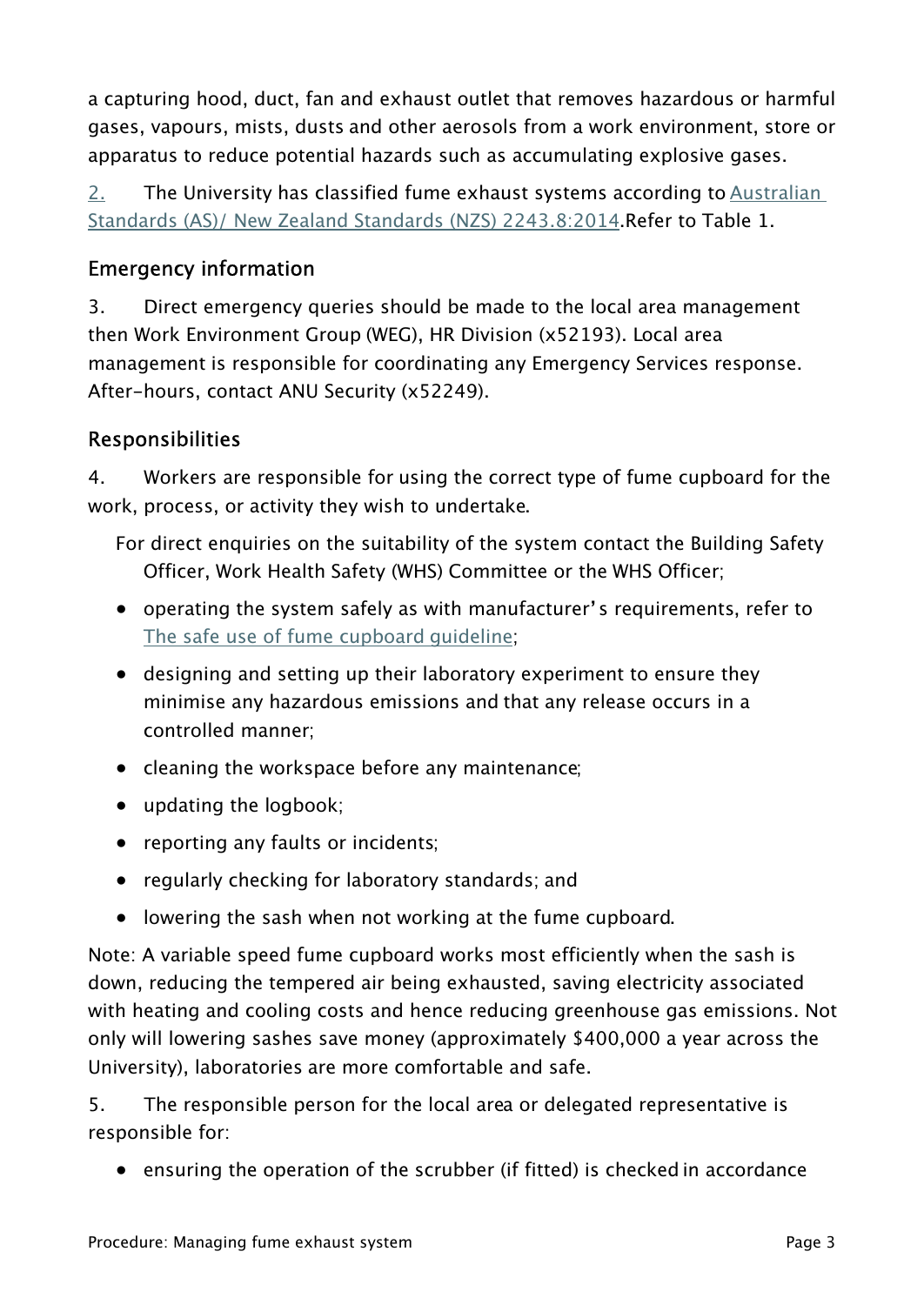with the manufacturer's requirements (or at least twice annually) to ensure the scrubber is functioning correctly;

- updating the logbook;
- carrying out random checks on chemical usage to ensure that it complies with the fume cupboard grading:
- consulting the WEG Representative (via whs@anu.edu.au) on proposed changes to the location and/or classification of fume exhaust systems; and
- assisting in the notification of maintenance work to be conducted on fume exhausts systems.
- 6. The maintenance contractor is responsible for:
	- conducting general inspections and maintaining the fume exhaust system;
	- updating the logbook after completing any work; and
	- accessing rooftops, roof and ceiling spaces or confined spaces in accordance with the University's policies and procedures.

Note: Standard Safe Operating Procedures are available from the local contact person.

- 7. The University (Local area) WHS Officer is responsible for:
	- liaising with the responsible person or delegate representative and WHS Committee on all aspects of the fume exhaust systems;
	- classifying the fume exhaust system, according to the classification system in Appendix 2 of [AS/NZS 2243.8:2014;](https://services.anu.edu.au/human-resources/health-safety)
	- assessing the fume cupboards for upgrade under the Facilities & Services Division upgrade program; and
	- inspecting the system and confirming details of any failed performance test in the event of any dispute.
- 8. The Facilities & Services (F&S) Division, is responsible for:
	- liaising with building designers and constructors to ensure they follow this procedure;
	- managing, installing and commissioning new or upgraded fume exhaust systems;
	- responding to maintenance requests;
	- conducting or arranging six-monthly and annual maintenance routines as described in Part 4 of [AS/NZS 2243.8: 2014](https://services.anu.edu.au/human-resources/health-safety);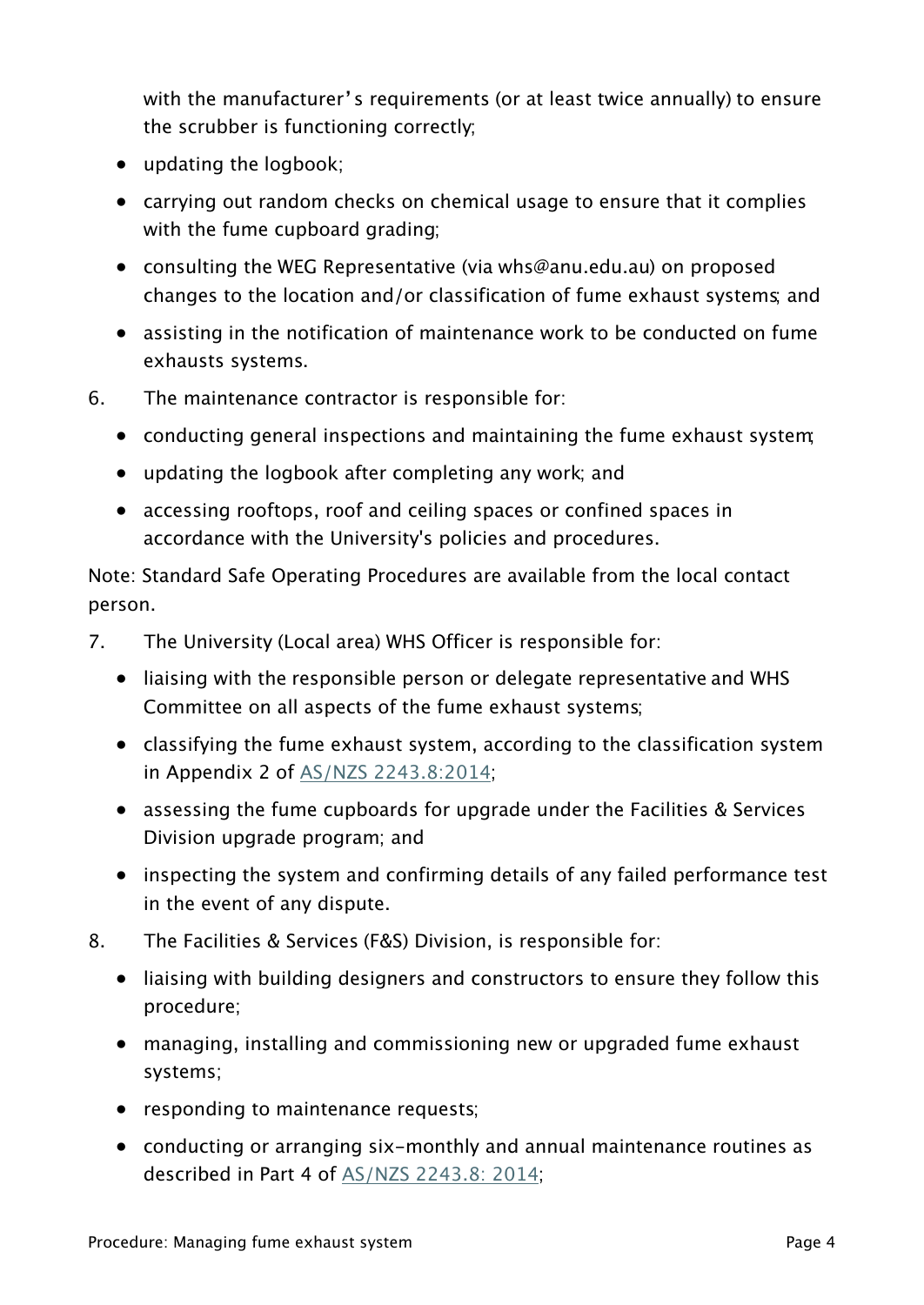- conducting or arranging yearly checks, including performance tests under AS/NZS 2243.8: 2014;
- labelling the fume exhaust system with the correct signage; and
- maintaining the building's ventilation design plans and features.

#### Fume exhaust system classification

9. Table 1 describes the various classifications of fume exhaust systems.

| <b>Classification</b>          | <b>Description</b>                                                                                                                                                                                                        | <b>Example</b>                                                                                                                       |
|--------------------------------|---------------------------------------------------------------------------------------------------------------------------------------------------------------------------------------------------------------------------|--------------------------------------------------------------------------------------------------------------------------------------|
| General exhaust<br>system (GP) | Fume exhaust systems other than<br>fume cupboards<br>These should comply with relevant<br>standards and reduce workplace<br>contaminants below the<br>occupational exposure standard.                                     | Photographic laboratory<br>slot exhaust systems,<br>welders elephant trunk<br>exhaust system,<br>soldering fume<br>extraction system |
| Ventilated work<br>area $(V)$  | Not a fume cupboard<br>Used as a ventilated work area. For<br>non-toxic storage and work                                                                                                                                  | A hood over a bench to<br>improve general<br>ventilation                                                                             |
| Fume enclosure<br>(FE)         | Not a fume cupboard<br>Used as a ventilated storage area                                                                                                                                                                  | A ventilated cabinet for<br>the use\storage of low to<br>moderately hazardous<br>materials                                           |
| Fume cupboard<br>standard (ST) | Standard fume cupboard<br>Cupboard manufacture,<br>installation, and air velocities<br>conform to AS 2243.8. Dilution of<br>air should ensure that the<br>discharge complies with the<br>occupational exposure standards. | Laboratory fume<br>cupboard                                                                                                          |

#### Table 1: Classification of fume exhaust systems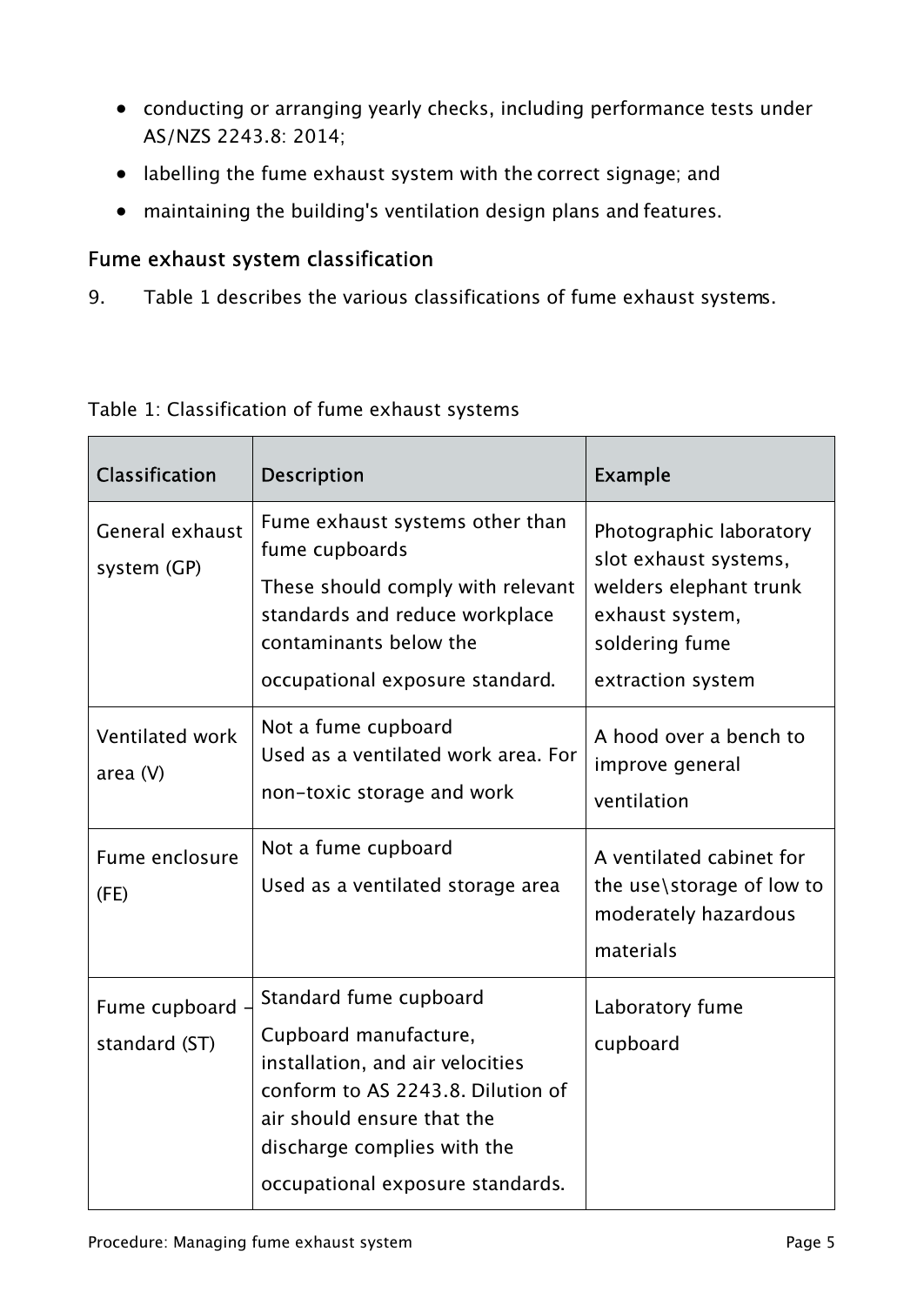| Fume cupboard<br>- scrubbed (SC)           | Scrubbed fume cupboard<br>Standard fume cupboard fitted<br>with an air-cleaning device.<br>Cupboard manufacture,<br>installation, and air velocities<br>conform to AS 2243.8. Dilution<br>and scrubbing of the air ensures<br>the discharge complies with the<br>occupational exposure standards. | Fume cupboards used in<br>high-volume acid<br>laboratories<br>Can be used as a<br>standard fume cupboard                                                                           |
|--------------------------------------------|---------------------------------------------------------------------------------------------------------------------------------------------------------------------------------------------------------------------------------------------------------------------------------------------------|------------------------------------------------------------------------------------------------------------------------------------------------------------------------------------|
| Fume cupboard<br>- perchloric (FP)         | Perchloric acid fume cupboard<br>The cupboard is suitable for large<br>volumes of water soluble<br>chemicals as well as perchloric<br>acid\ perchlorates. It incorporates<br>a water wash down facility.                                                                                          | Must be used when<br>handling perchloric acids.<br>Can also be used as a<br>standard fume cupboard<br>or scrubbed cupboard.                                                        |
| Fume cupboard<br>- special<br>purpose (SP) | Special purpose fume cupboard<br>Cupboard manufacture,<br>installation, and air velocities<br>conform to AS 2243.8. Discharge<br>may be filtered, scrubbed,<br>incinerated or incorporate a wash<br>down facility to meet special<br>requirements.                                                | Downdraft heavy organic<br>vapour\liquid fume<br>cupboards<br>Care should be taken<br>when using these<br>cupboards for other<br>purposes, as they may<br>not function efficiently |

# Fume exhaust system approval

2. Table 2 describes the method for approving and buying a new fume exhaust system or varying an existing unit.

| Table 2: Method of approving or buying fume exhaust system |  |  |  |  |  |  |
|------------------------------------------------------------|--|--|--|--|--|--|
|------------------------------------------------------------|--|--|--|--|--|--|

| Stage | Who                       | <b>Description</b>                                                                                        |
|-------|---------------------------|-----------------------------------------------------------------------------------------------------------|
|       | <b>Requesting Officer</b> | Completes a Fume Exhaust System Request<br>Form and Site Plan and sends them to WEG at<br>whs@anu.edu.au. |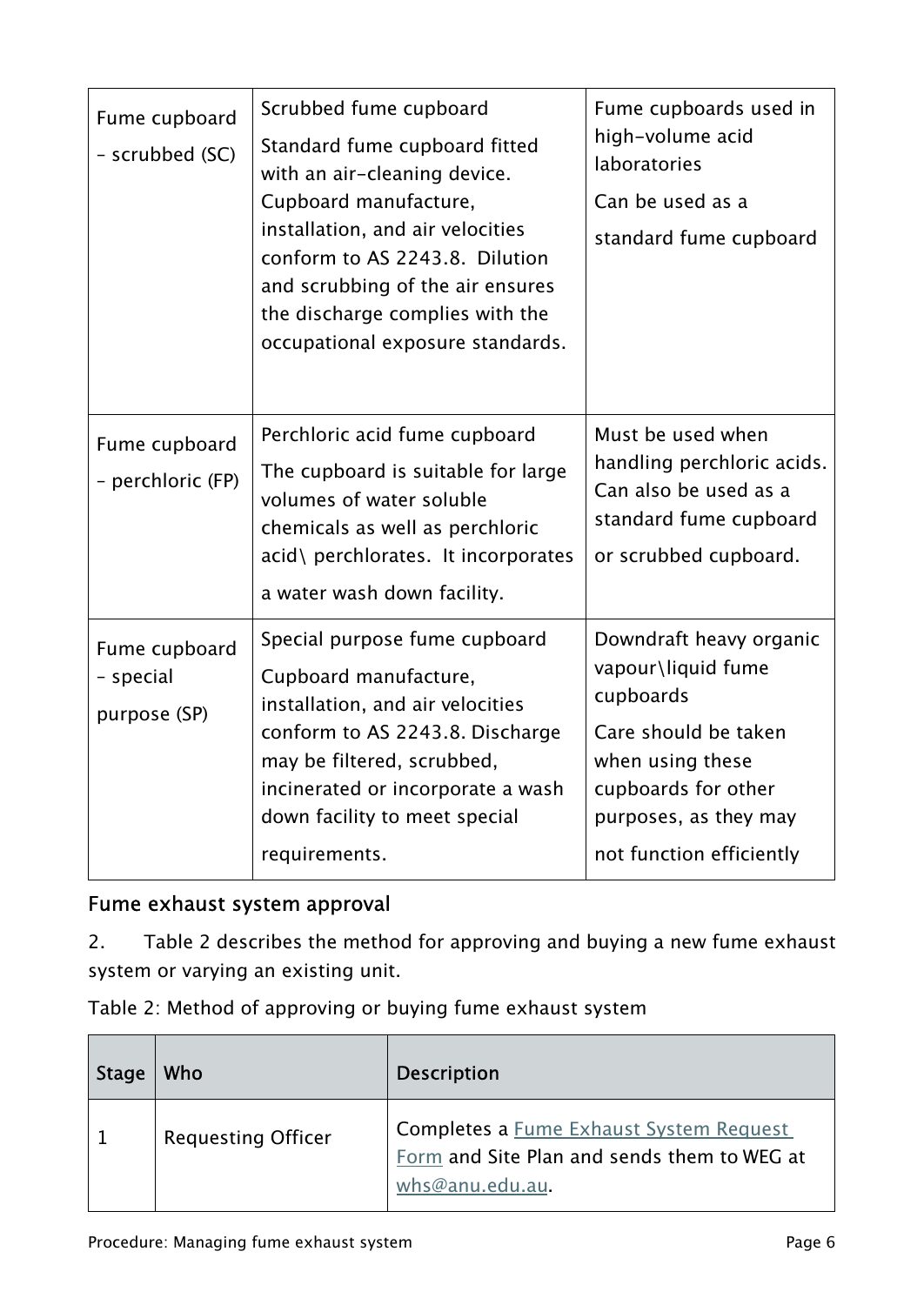|   |                                  | Note. Use the approved form for all requests<br>for installing a new system or varying an<br>existing unit.                                                                                                                                                                                                                                                                                                                             |
|---|----------------------------------|-----------------------------------------------------------------------------------------------------------------------------------------------------------------------------------------------------------------------------------------------------------------------------------------------------------------------------------------------------------------------------------------------------------------------------------------|
| 2 | <b>Work Environment</b><br>Group | Inspects the proposed site for suitability.<br>Checks the exhaust system classification is<br>correct.<br>Performs any variations in consultation with the<br>Requesting Officer.<br>Forwards the completed Request Form and Site<br>Plan to F&S with a copy to the local area. Notes<br>the assessment may be performed in<br>consultation with F&S staff and the relevant<br>business, operations, safety, and/or technical<br>staff. |
| 3 | <b>Facilities and Services</b>   | Meets the criteria of AS/NZS 2243.8.<br>Checks the requirements and sends a services,<br>construction and special requirements package<br>to the requesting officer.<br>Advises the relevant officer of services for<br>alternatives and construction materials<br>available for their system.                                                                                                                                          |
| 4 | <b>Requesting Officer</b>        | Completes the package and returns it to F&S.                                                                                                                                                                                                                                                                                                                                                                                            |
| 5 | <b>Facilities and Services</b>   | Approves the purchase, sends a copy of the<br>approval to the Requesting Officer and keeps<br>the original documentation.<br>Contacts the manufacturer or supplier to find<br>out system availability.<br>Develops the contracts for purchase and<br>installation and sends them to the<br>manufacturer/supplier.                                                                                                                       |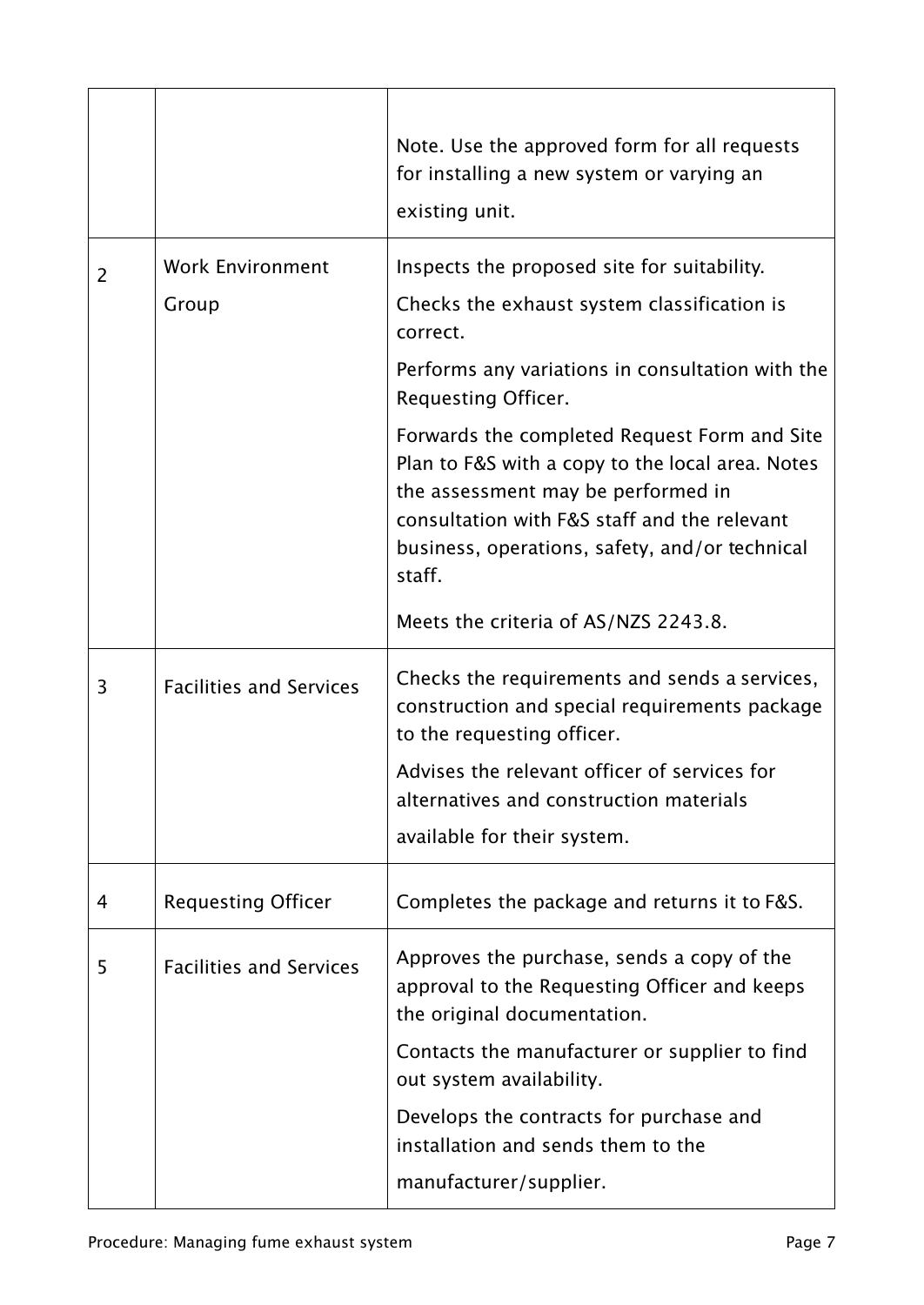# Installation of a fume exhaust system

2. Table 3 describes the installation and acceptance of the fume exhaust system.

Table 3: Installation and acceptance of fume exhaust system

| <b>Stage</b>   | Who                            | <b>Description</b>                                                                                                                                                                                                                                                                                                         |
|----------------|--------------------------------|----------------------------------------------------------------------------------------------------------------------------------------------------------------------------------------------------------------------------------------------------------------------------------------------------------------------------|
| $\mathbf{1}$   | <b>Facilities and Services</b> | If the installation complies with<br>AS/NZS2243.8, then contacts the<br>manufacturer/supplier and organises the<br>installation of the fume exhaust system.                                                                                                                                                                |
|                |                                | If the installation does NOT comply with the<br>Australian standard, then contacts WEG to<br>approve the installation of the system.                                                                                                                                                                                       |
| $\overline{2}$ | <b>WEG</b>                     | Assesses compliance issues.<br>Approves the installation.<br>Consults with Fire Safety Officer regarding fire<br>detection and suppression, if relevant.                                                                                                                                                                   |
|                |                                | Forwards the approval to Facilities and Services                                                                                                                                                                                                                                                                           |
| 3              | Manufacturer/supplier          | Installs the fume exhaust system.<br>Enters the following details in the system's<br>Logbook: face velocity, smoke capture test,<br>emergency shutdown activation from the fire<br>detector (if fitted), noise level, illuminance, and<br>notes any shortages and compliance issues in<br>the Fume Exhaust System Logbook. |
|                |                                | Provides documentation to the local area and<br>F&S for the fume exhaust system, including<br>installation requirements, system<br>specifications (including any fire control<br>measures), commissioning tests,                                                                                                           |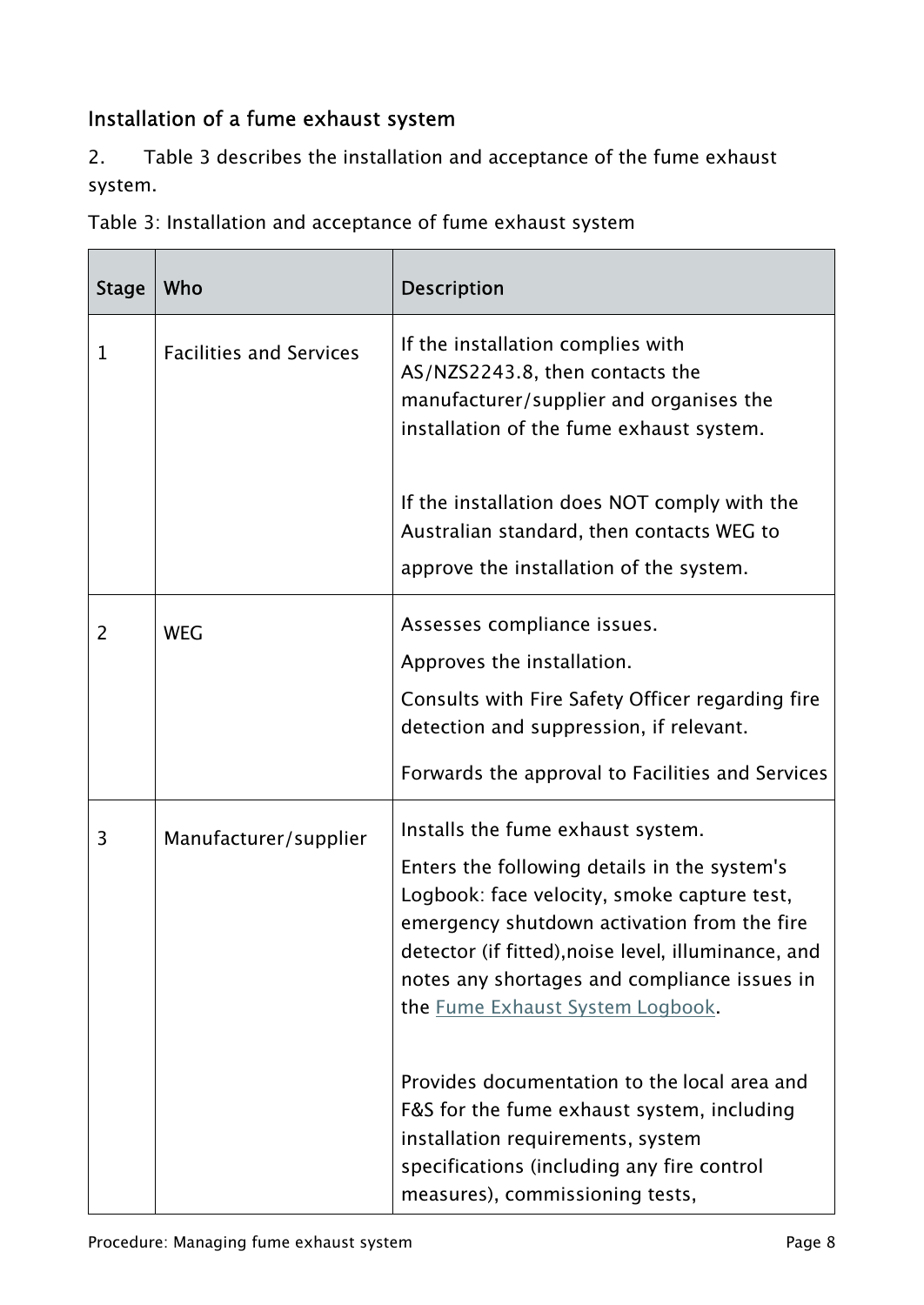|   |                                | operator's handbook, maintenance procedures<br>and schedule, instructions in cleaning the<br>system (if fitted), and any special details. |
|---|--------------------------------|-------------------------------------------------------------------------------------------------------------------------------------------|
|   |                                | Provides a report on any unusual or conflicting<br>reports to WEG (whs@anu.edu.au).                                                       |
|   |                                | Provides a report to F&S in the format of<br>AS/NZS 2243.8 (Appendix F).                                                                  |
| 4 | <b>Facilities and Services</b> | If the fume exhaust system is critical to the<br>operation then organises an independent<br>consultant to confirm compliance.             |
| 5 | <b>Independent Consultant</b>  | Confirms compliance as in AS/NZS 2243.8 and<br>provides the report to F&S.                                                                |
| 6 | <b>Facilities and Services</b> | Hands over fume exhaust system to the user<br>for acceptance.<br>Note. All tests must have a favourable result                            |
|   |                                | before accepting the fume exhaust system.                                                                                                 |

## 2. Fume cupboards should meet the requirements of [AS/NZS 2243.8 Safety in](https://services.anu.edu.au/human-resources/health-safety)  [Laboratories - Fume cupboards](https://services.anu.edu.au/human-resources/health-safety).

Exception: The minimum discharge height may be reduced to at least one metre above the ridge of a pitched roof or at least 1.8 metres above the deck of a flat roof.

Note: Installations in new buildings should comply with the Australian Standard at the time of construction. Any deviation from the Standard must be approved by WEG.

## Fire precautions

3. Fume exhaust systems are occasionally used for some tasks where there is a significant risk of fire. Risks should be reduced to as low as reasonably practicable (ALARP) at the source following good practise. Controls may include: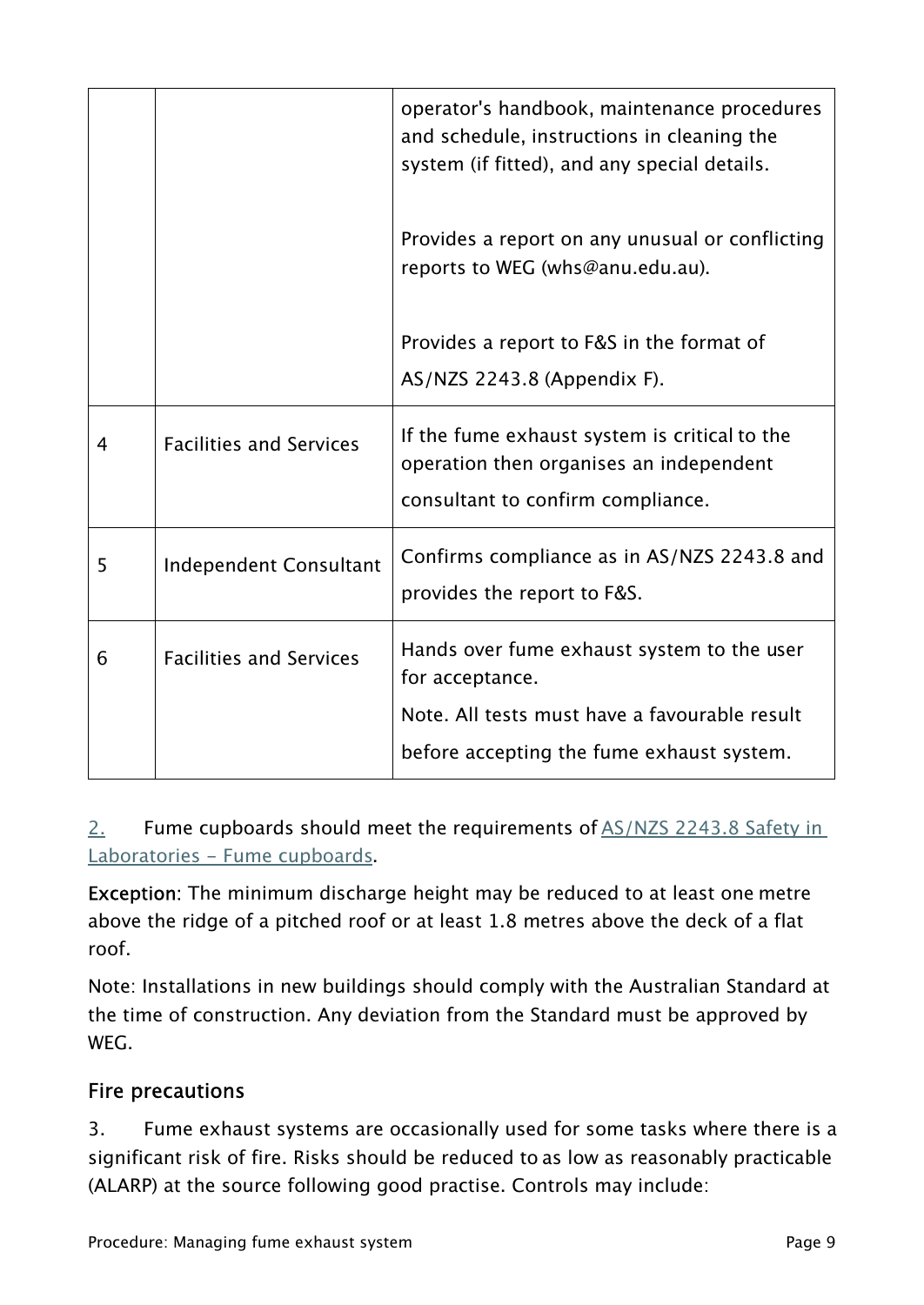- using minimum quantities of chemicals;
- condensers on distillation apparatus or for solvent evaporation; and
- distillation in an inert atmosphere (e.g. under nitrogen).

4. At the University, a fume exhaust system (a fume cupboard) is not generally fitted with fire detection or suppression systems due to issues with the reliability of components operating in the exhaust stream. At the initial evaluation of the Fume Exhaust System Request Form, the hazard assessment will determine if a fire detection and/or suppression system is required. If required then consider:

- the technical and practical effectiveness, within such environments with the aim of minimising false alarms and system failures;
- including a thermal detector. The detector should be linked to the building's emergency control panel, or to a local audible and visible alarm and activate at no more than 60 ºC;
- being capable of automatically isolating electrical power and flammable gas services to the fume cupboard. A thermocouple or water-flow detector may be suitable for this; or
- including a misting water sprinkler. The sprinkler head is fitted in the fume cupboard throat to protect the exhaust duct by cooling any hot gases drawn into the exhaust.

Warning: The sprinkler can not be linked to the main sprinkler system.

• Any fire detection/suppression system should be inspected at least yearly.

5. The University's Fire Safety Officer must assess fire suppression for new installations and the requirements of the items above.

6. In buildings with a sprinkler system, a fire sprinkler head should be within one metre of the front of the fume cupboard or within the worker's area.

7. A fire extinguisher must be available near the work area under [AS/NZS2243.8, Section 2.14.3, Fire extinguishers](https://services.anu.edu.au/human-resources/health-safety).

8. The user should act to limit emissions through the proper design and control of the experiment or process. Emissions do not exceed the occupational exposure guidelines.

9. The Local Area and WHS Branch, WEG may request details of an experiment or process at any time to confirm the emissions don't exceed the occupational exposure guidelines.

10. Inspection, testing and maintenance may take one of several forms: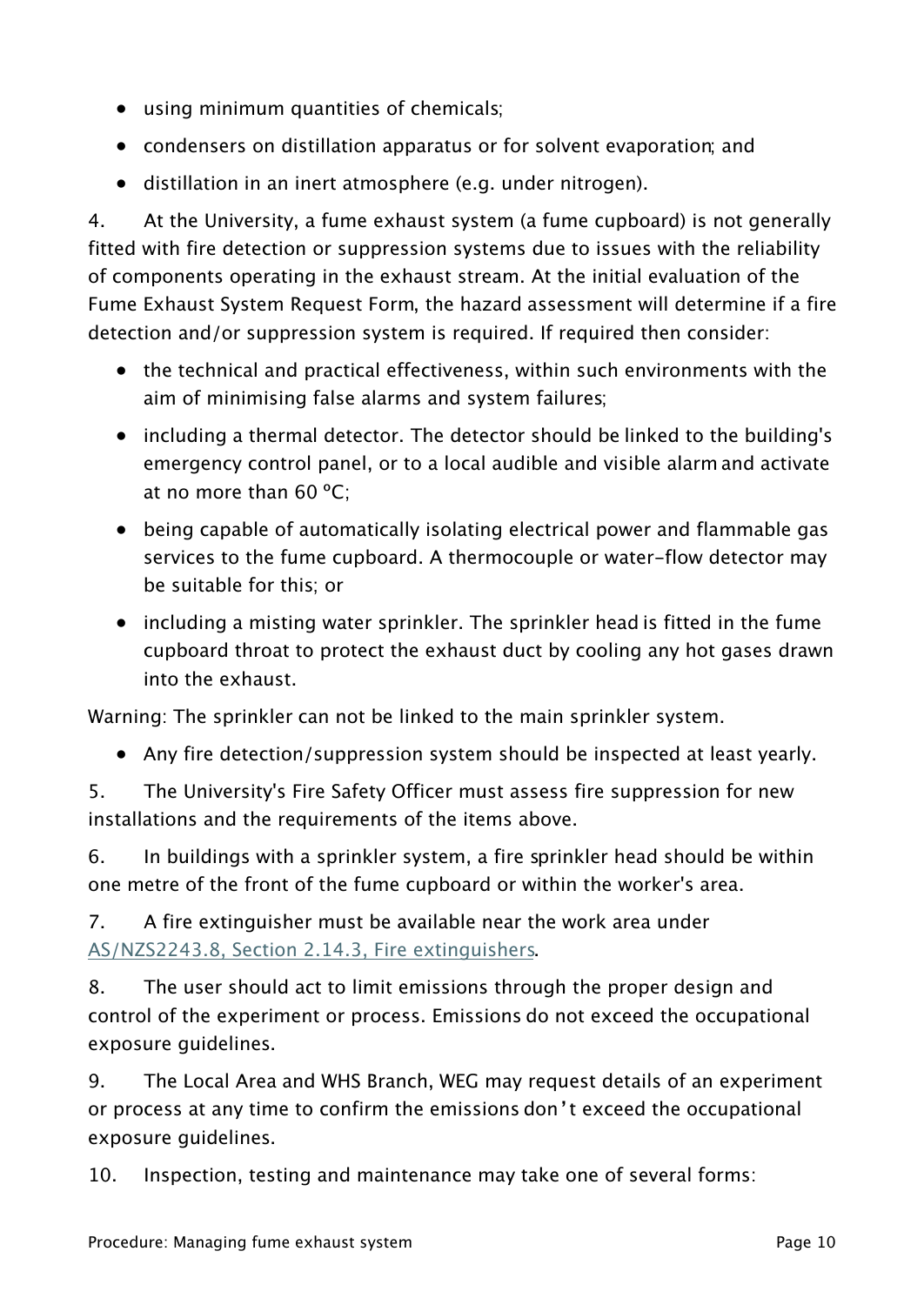- periodic cleaning of the fume cupboard by users, regularly and before periodic maintenance;
- periodic maintenance;
- performance testing; and
- specific inspection, testing, and maintenance, especially of filters.

#### General maintenance principles

- 11. The following general maintenance principles apply:
	- general maintenance is the responsibility of F&S, although local areas may take on minor maintenance;
	- before maintenance begins, place a sign near the controls (or on the fume cupboard sash) as 'system under maintenance' signage, ensuring the sign is removed when finished;
	- the user removes all chemicals from fume cupboards or where not practicable ensure container caps are closed; and
	- isolate fume cupboards from the power supply to prevent operation; and
	- record all maintenance in the exhaust systems logbook.

Note: A similar process that meets the aim of protecting workers on the roof and notifying relevant staff\students is also acceptable.

## Periodic cleaning of fume cupboards by the users

12. Regularly and before maintenance operations, fume cupboards must be cleaned to:

- improve their life and performance; and
- ensure they are free of risk to users and maintenance staff.
- 13. The following protocol applies.

#### Table 4: Fume exhaust system cleaning protocol

| <b>Step</b> | <b>Action</b>                                                                 |
|-------------|-------------------------------------------------------------------------------|
|             | Wash the entire interior surface of the work area with detergent<br>solution. |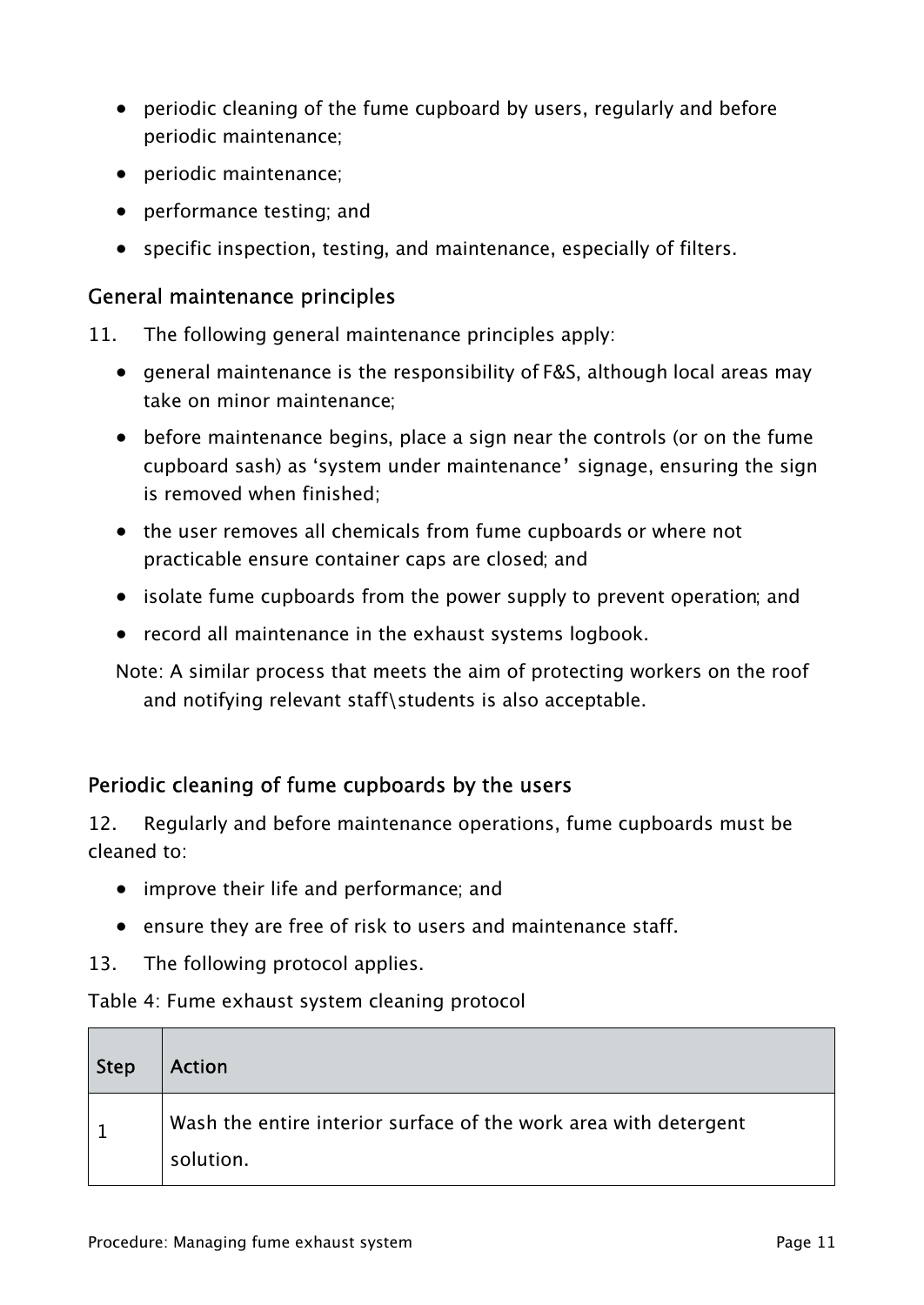| $\overline{2}$ | When practical, remove the rear baffles (where fitted) to allow thorough<br>cleaning. |
|----------------|---------------------------------------------------------------------------------------|
| 3              | Where applicable, remove the worktop and thoroughly clean the sump<br>and sink.       |
| 4              | Clean both sides of sash (if fitted).                                                 |
| 5              | Wash, rinse and dry all surrounds. Take care around electrical fittings.              |

#### Periodic maintenance (six monthly) and performance testing

2. Use the maintenance schedule and performance testing in Table 5 as a guide for minimum requirements. More frequent maintenance may be required where the fume cupboard is in continual use.

Note: Record all results in the fume exhaust system Logbook.

| Table 5: Periodic maintenance and performance testing |  |  |
|-------------------------------------------------------|--|--|
|-------------------------------------------------------|--|--|

| <b>Step</b> | <b>Action</b>                                                                                                |
|-------------|--------------------------------------------------------------------------------------------------------------|
| 1           | Inspect and maintain fans, their motors, drives (including belts) and<br>bearings. Lubricate where suitable. |
| 2           | Inspect and report on deficient lighting or noise problems.                                                  |
| 3           | Inspect the fire damper and the release mechanism, if fitted, and replace<br>fusible link, if needed.        |
| 4           | Check that any air-cleaning device, if fitted, is working properly and<br>maintain if needed.                |
| 5           | Check and inspect sash cable condition on all cupboards over 1500mm in<br>width.                             |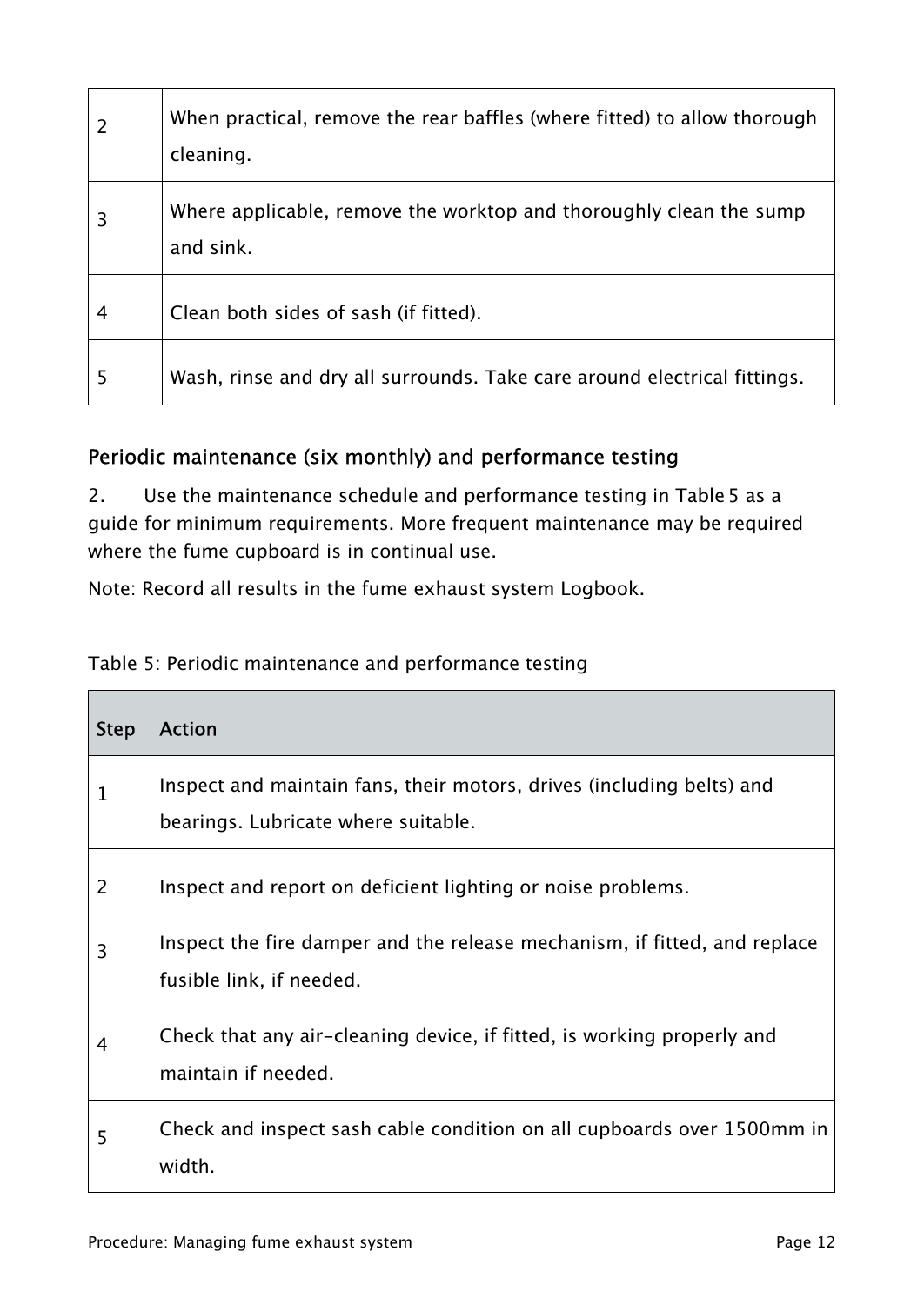| 6              | Check the scrubber and wash-down facility, if fitted, is functioning<br>properly.                                                                                                                                                                                                                                                                                                                     |
|----------------|-------------------------------------------------------------------------------------------------------------------------------------------------------------------------------------------------------------------------------------------------------------------------------------------------------------------------------------------------------------------------------------------------------|
| $\overline{7}$ | Perform a face velocity test and record the results in the logbook. If<br>problems are obvious then carry out a full smoke test. Conduct the<br>smoke test as described in AS/NZS 2243.8. The laboratory doors must be<br>closed during the tests. Where multiple fume cupboards exist in a room,<br>the remaining fume cupboards should be at a minimum flow position<br>unless otherwise requested. |
| 8              | Check the condition of the thermal detector and sprinkler heads, if fitted.                                                                                                                                                                                                                                                                                                                           |
| 9              | Check the scrubber and wash-down facility (if fitted) are functioning<br>properly.                                                                                                                                                                                                                                                                                                                    |
| 10             | Record results of the inspection in the system Logbook and forward a<br>copy of the results to Facilities and Services, Work Environment Group<br>and the Budget Unit.                                                                                                                                                                                                                                |
| 11             | Attach a self-adhesive label to the fume cupboard showing the inspection<br>date, name of inspector, report number and Pass/Fail.                                                                                                                                                                                                                                                                     |

## Annual maintenance

3. Annual maintenance includes periodic maintenance (six-monthly) plus the following.

Table 6: Annual maintenance

| <b>Step</b> | <b>Action</b>                                                                                                                                                 |
|-------------|---------------------------------------------------------------------------------------------------------------------------------------------------------------|
|             | Remove any baffles to help cleaning. Clean both baffles and rear of the<br>chamber. Cleaning should be performed by an experienced user or under<br>guidance. |
|             | Note: Fume cupboards draw through many cubic metres of air per day.                                                                                           |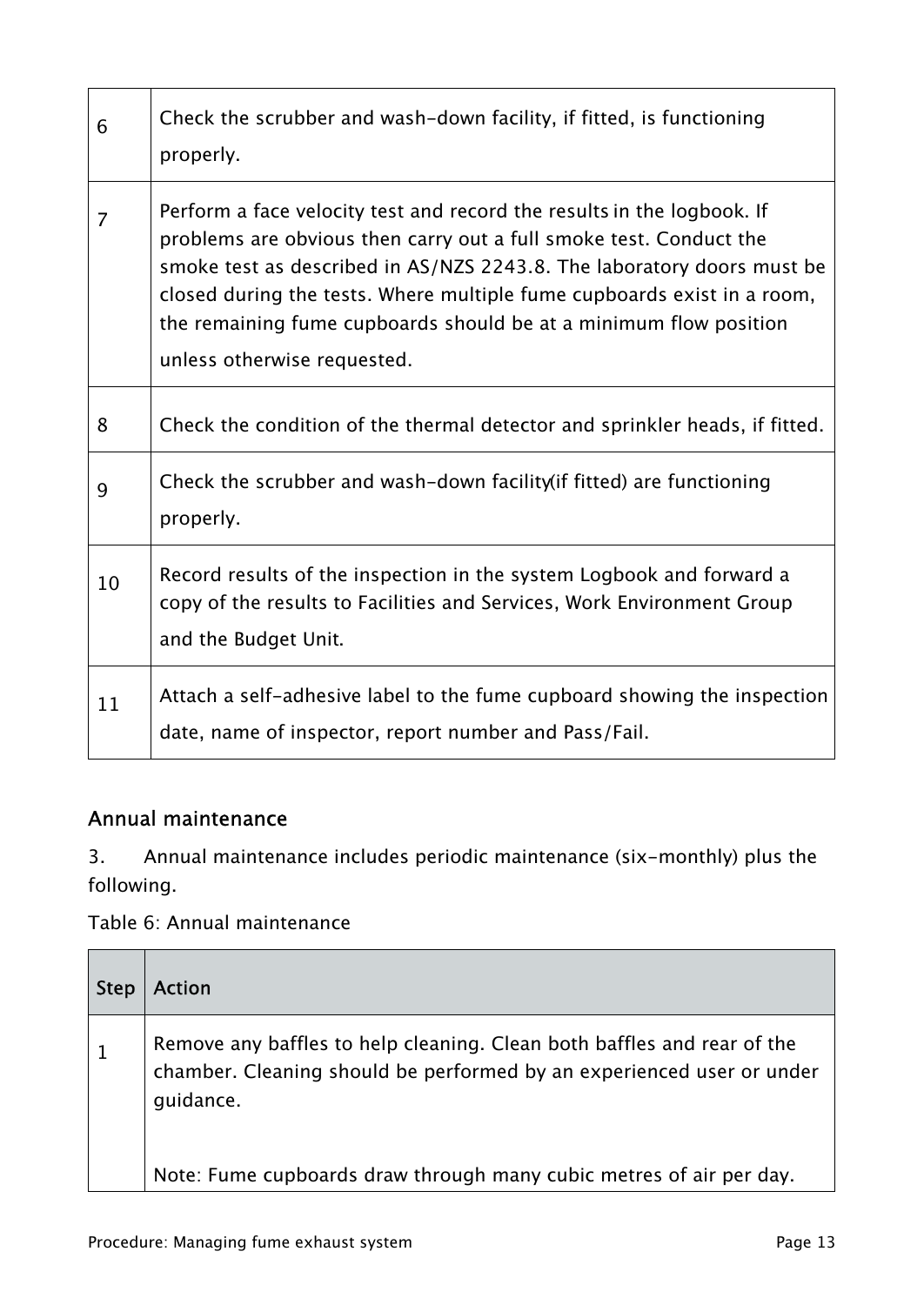|                | This includes dust and experimental debris behind the baffles and in the<br>ductwork, increasing the risk of fire. Because of the difficulty of removal,<br>accessibility, use and condition of various baffles, Budget Unit<br>management may extend the cleaning frequency, but it should not exceed<br>5 years. |
|----------------|--------------------------------------------------------------------------------------------------------------------------------------------------------------------------------------------------------------------------------------------------------------------------------------------------------------------|
| $\overline{2}$ | Check the condition and satisfactory operation of the fume cupboard<br>system.                                                                                                                                                                                                                                     |
| 3              | Check condition of services to the cupboard and ensure that all identified<br>and operational.                                                                                                                                                                                                                     |
| 4              | Check the stability and condition of the discharge stack.                                                                                                                                                                                                                                                          |
| 5              | Inspect the condition of the exhaust ducting, where possible, the joints<br>and ensure drain points are clear.                                                                                                                                                                                                     |
| 6              | Check the make-up air balance.                                                                                                                                                                                                                                                                                     |
| 7              | Check the operation of the emergency isolator and isolation of services.                                                                                                                                                                                                                                           |
| 8              | Check the operation of the low-flow sensor and automatic isolator by<br>changing the airflow conditions to the fume cupboard.                                                                                                                                                                                      |
| 9              | Check the condition and operation of the fire control precautions (if<br>fitted).                                                                                                                                                                                                                                  |
| 10             | Record results of the inspection in the system Logbook and forward a<br>copy of the results to Facilities and Services, Work Environment Group and<br><b>Budget Unit.</b>                                                                                                                                          |
| 11             | Attach a self-adhesive label to the fume cupboard showing the inspection<br>date, name of inspector, report number and Pass/Fail.                                                                                                                                                                                  |

# Specific inspection, testing and maintenance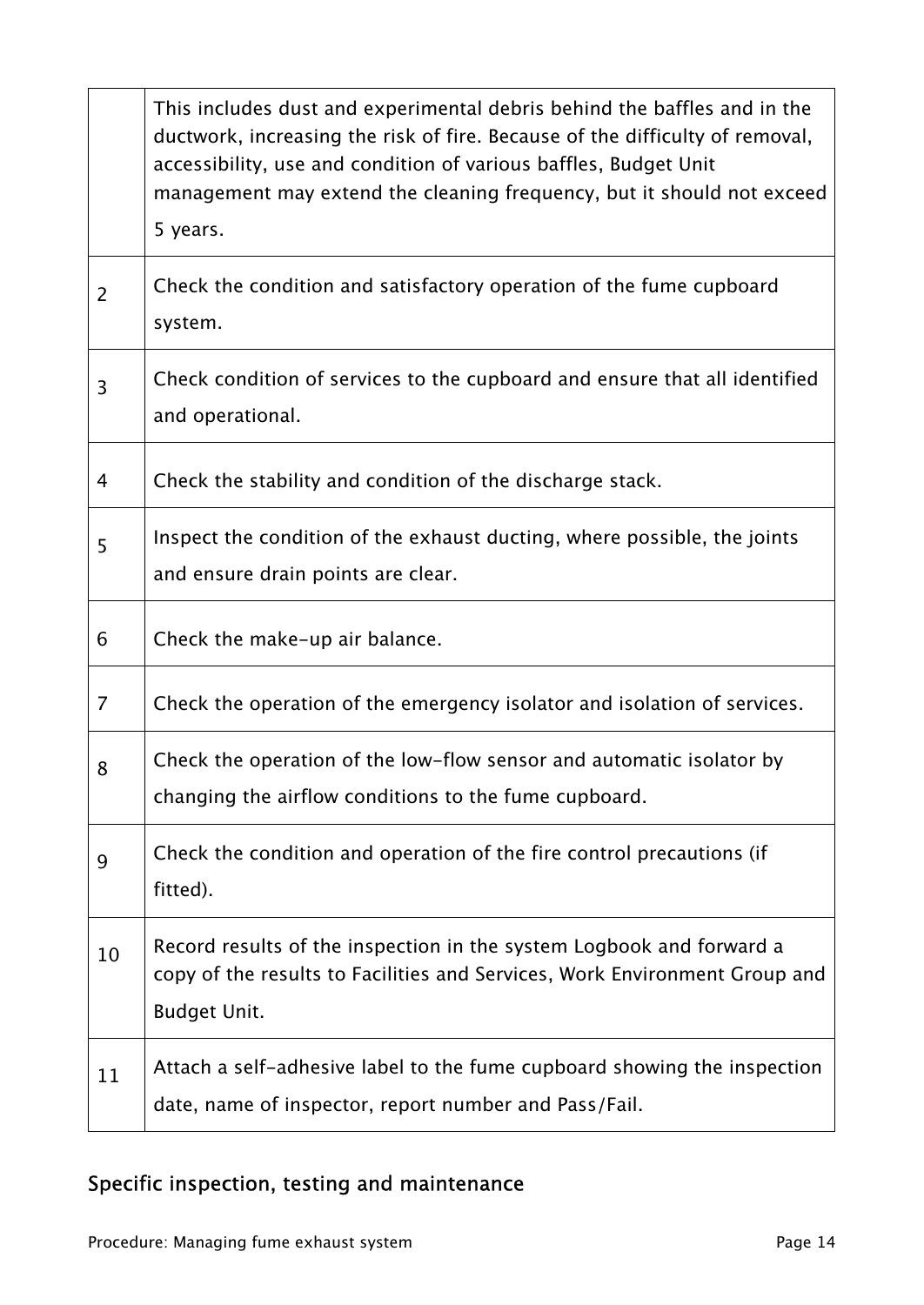#### Fume scrubber pH maintenance by F&S and engaged contractors

2. Where a scrubber is fitted to neutralise acidic\alkaline emissions, it is important to maintain the active solution pH. Use the following protocol to inspect, test, and maintain fume scrubber pH.

Table 7: Fume scrubber testing and maintenance

| <b>Step</b>    | <b>Action</b>                                                                                                                                                                              |
|----------------|--------------------------------------------------------------------------------------------------------------------------------------------------------------------------------------------|
| $\mathbf{1}$   | Conduct a hazard assessment and put suitable controls in place to reduce<br>the risk. Wear suitable Personal Protective Equipment (PPE).                                                   |
| $\overline{2}$ | Before using a fume cupboard, check the scrubber is controlling the<br>expected emissions.                                                                                                 |
| 3              | For high usage systems, test the pH of the fluid every two to four weeks<br>(or as required) and drain the fluid in the sump to dispose of as per<br>Hazardous waste management protocols. |
|                | Note. Clean the system often if indicative from inspections and testing.                                                                                                                   |
| 4              | Replace the fluid and test to ensure the pH level is neutral.                                                                                                                              |
| 5              | Clean and keep the sump as per the manufacturers' specifications.                                                                                                                          |
|                | Note: Wear suitable PPE.                                                                                                                                                                   |
| 6              | Record results in the system's Logbook.                                                                                                                                                    |

#### Fume scrubber maintenance by F&S or engaged contractors

2. The special filter pads in the fume cupboard scrubber should be inspected at least every 12 months. Use the following protocol. For further details refer to the [Safe use of wet scrubbers guideline](https://policies.anu.edu.au/ppl/document/ANUP_000782).

Table 8: Scrubber maintenance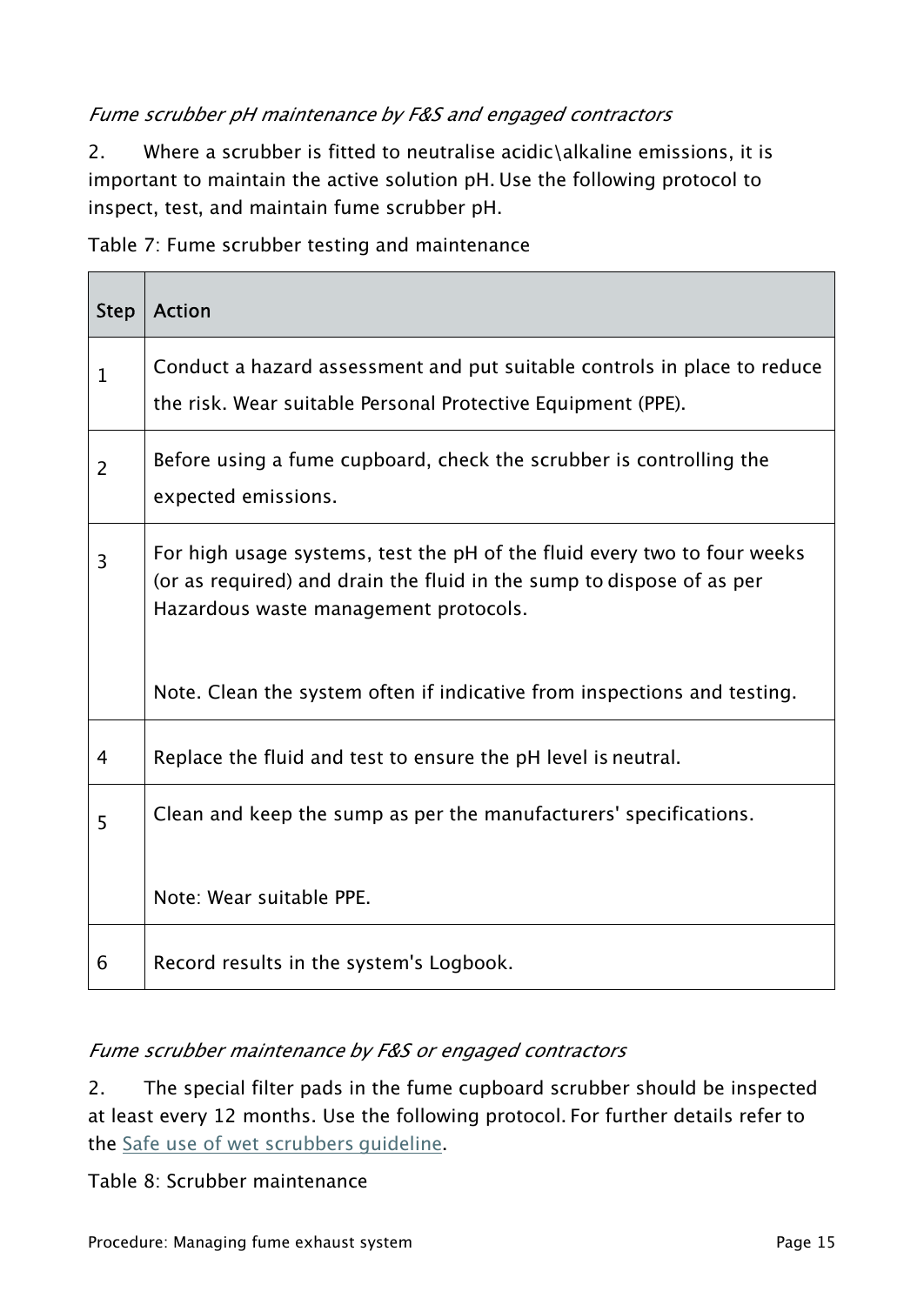| <b>Step</b>    | <b>Action</b>                                                                                                    |
|----------------|------------------------------------------------------------------------------------------------------------------|
| $\mathbf 1$    | Conduct a hazard assessment and put suitable controls in place to reduce<br>the risk. Wear suitable PPE.         |
| $\overline{2}$ | If the filters need cleaning, remove them according to the manufacturer's<br>instructions.                       |
| 3              | Wash the filters thoroughly (in a designated cleaning area O with detergent<br>and water, and allow them to dry. |
|                | Warning: Do not use a high-pressure hose on the pads.                                                            |
| 4              | Refit the filters according to the manufacturer's instructions and check for<br>leaks.                           |
|                | Note: Replace the filters if damaged.                                                                            |
| 5              | Record results in the system's Logbook.                                                                          |

## Carbon Filters

2. Inspect activated carbon filters (if fitted) at six-monthly intervals (maximum). In cases of constant high-level use of toxic materials, check the system effluent often for contamination. If there is obvious fume and odour breakthrough, notify F&S to install replacement filters.

## Non-conforming equipment

- 3. Non-conforming fume exhaust systems are those that:
	- fail the smoke test (described as Dangerous in the AS 2243.8); and
	- cannot achieve a face velocity of at least 0.4 m/s under any usable condition.

4. Any fume exhaust system that does not conform to the specified performance criteria should be tagged or labelled according to [danger sign](https://policies.anu.edu.au/ppl/document/ANUP_001206). Before leaving the site the Inspector shall advise the Site Contact of the details of the nonconforming system. WEG should also be notified and if needed advise on any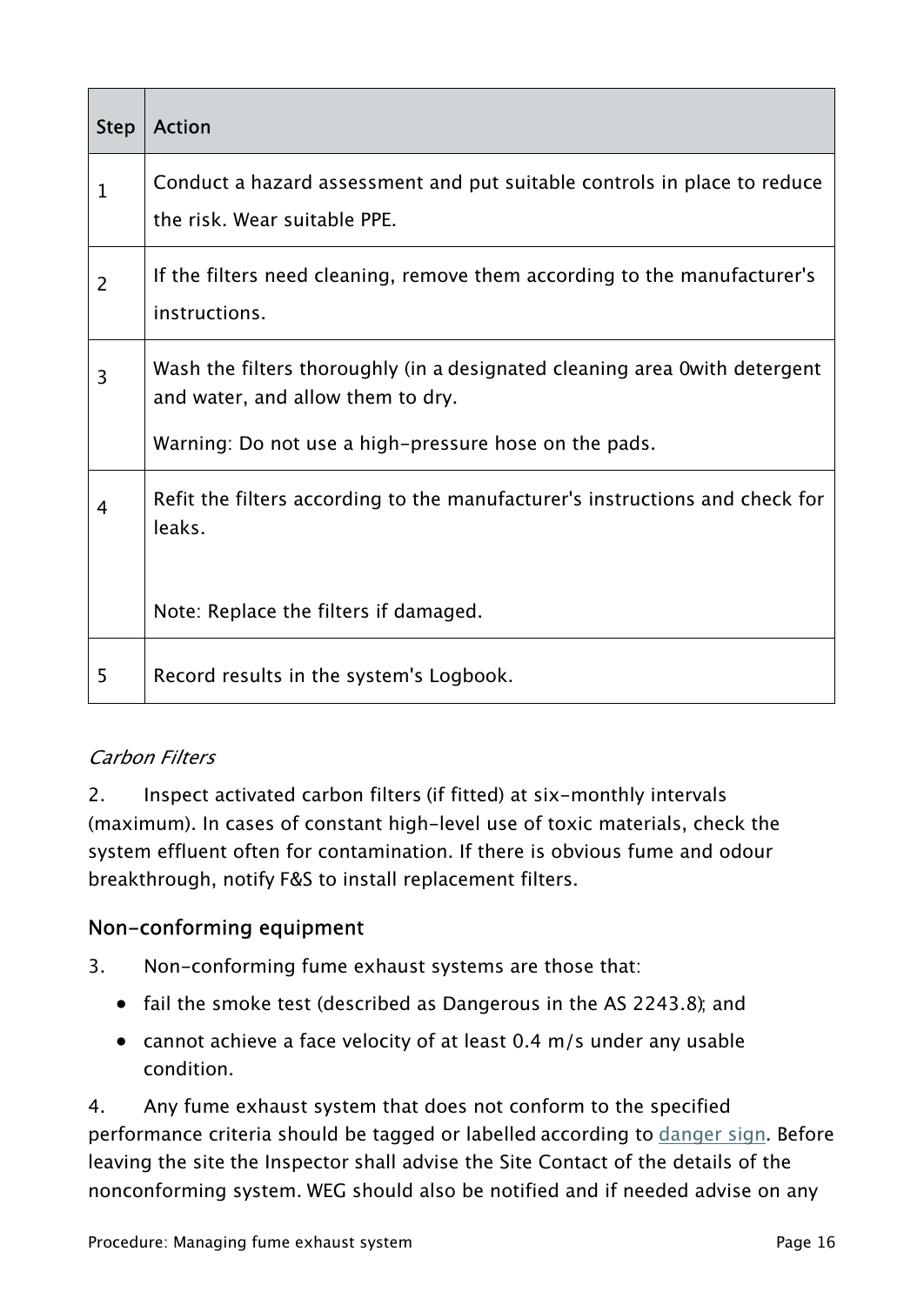other suitable action.

#### Summary of results

5. A summary of the fume exhaust system results are made available to the local area and WEG for information.

- 6. Reported results include:
	- face velocity tests, in which the average of the mean velocities from the measurement points are recorded; and
	- smoke tests, to which the following interpretation apply:

Table 9

| <b>Result</b> | <b>Description</b>                                                                                                                                                                                                       |
|---------------|--------------------------------------------------------------------------------------------------------------------------------------------------------------------------------------------------------------------------|
| Good          | Smoke travels straight to exhaust without reverse flow or eddies.                                                                                                                                                        |
| Fair          | Reverse flow or eddies may be present but not to the extent where<br>the smoke can escape from the confines of the fume cupboard or<br>be blown back over any part of the operator.                                      |
| Dangerous     | Reverse flows or eddies can escape from the confines of the Fume<br>Cupboard or cause the smoke to contact the operator in normal<br>operation. A danger tag shall attached to the exhaust system to<br>prevent its use. |

2. Local areas are to keep the following records for their fume exhaust systems:

- initial documentation Request form and site plan;
- purchase details System details incorporated in the purchase contract
- commissioning documentation (in consultation with F&S);
- annual and six monthly testing results;
- logbook; and
- labels.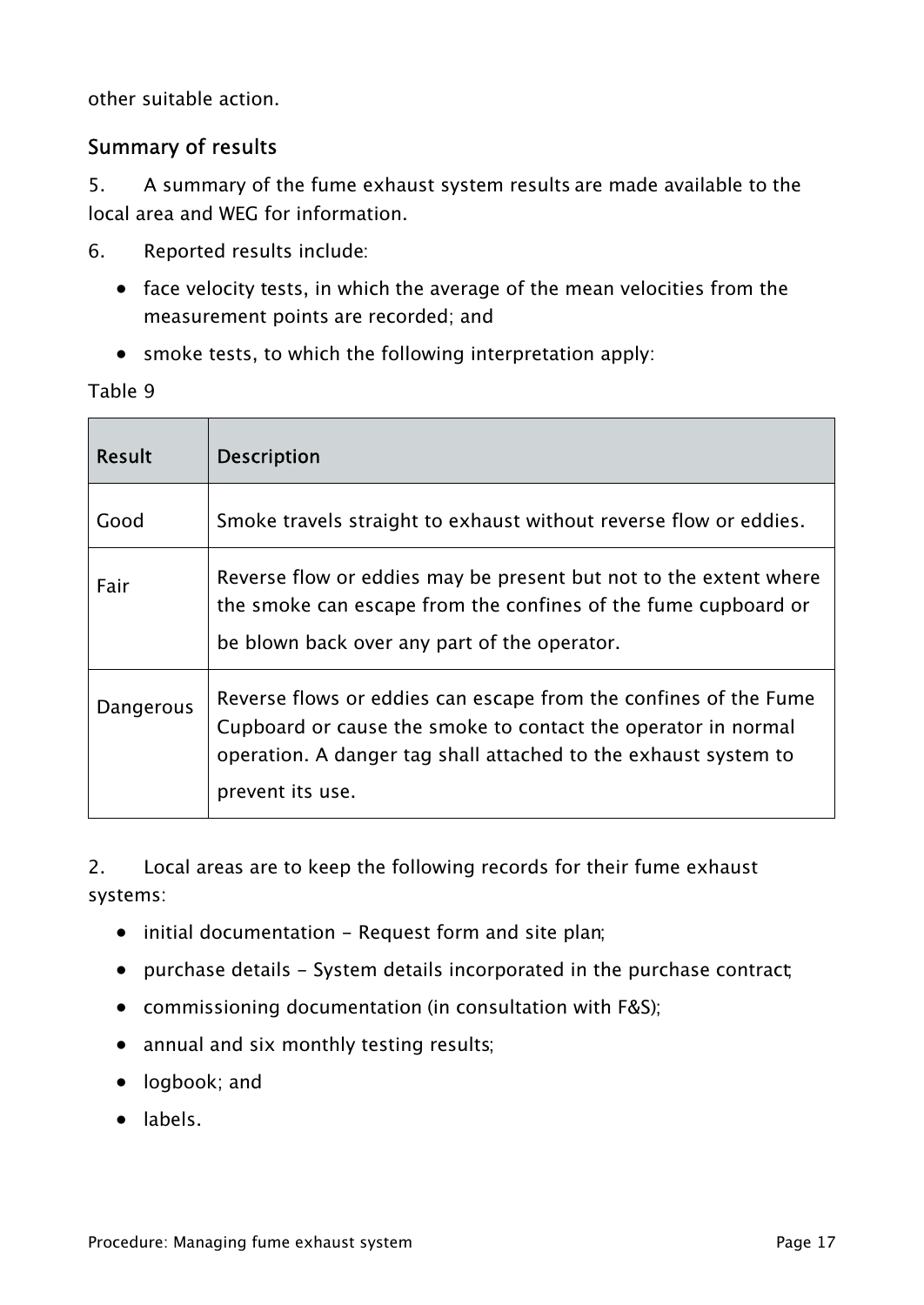# Reclassifying

3. If the proposed use exceeds its current classification, it is the user's responsibility to upgrade (by a formal request to WEG). An interim measure can include access to a suitable exhaust system. Refer to the [Fume exhaust system](https://policies.anu.edu.au/ppl/document/ANUP_001042)  [request form.](https://policies.anu.edu.au/ppl/document/ANUP_001042)

4. Where practical, an upgrade of a fume exhaust system may be possible by fitting a cleaning device (filter or scrubber).

5. When the requirements of the fume exhaust system change to a point where the scrubber or cleaning device is no longer needed, approval is sought from the WEG before the cleaning device can be decommissioned or rendered inoperative.

6. Label the modified fume exhaust system according to its new classification.

## Decommissioning

7. Where a decommissioned system is not expected to be reactivated in the foreseeable future, the redundant system is removed. This includes the ductwork, fan, scrubber and associated equipment.

8. Any exhaust system that is no longer required is decommissioned or removed by F&S. The logbook is kept by the local area for a period of no less than five years.

9. Any fume exhaust system that cannot be brought to the classification required is reclassified, decommissioned or removed.

#### Incident reporting

10. All incidents involving the fume exhaust systems at the University are reported via the University's workplace safety incident reporting tool as per the WHS Incident management procedure.

## Training obligations/courses

11. WEG provide chemical safety courses and some local WHS Committees have made these courses compulsory for new chemical users. Local inductions cover chemical safety and management requirements. [Refer to WHS Training web page](https://services.anu.edu.au/training?combine&field_development_opp_type_tid=All&field_business_unit_target_id%5b0%5d=4946#views-exposed-form-services-development-opportunity-all).

## Logbooks

12. Logbooks:

• inform the user of the fume exhaust system's performance test results and whether the fume cupboard is working satisfactorily;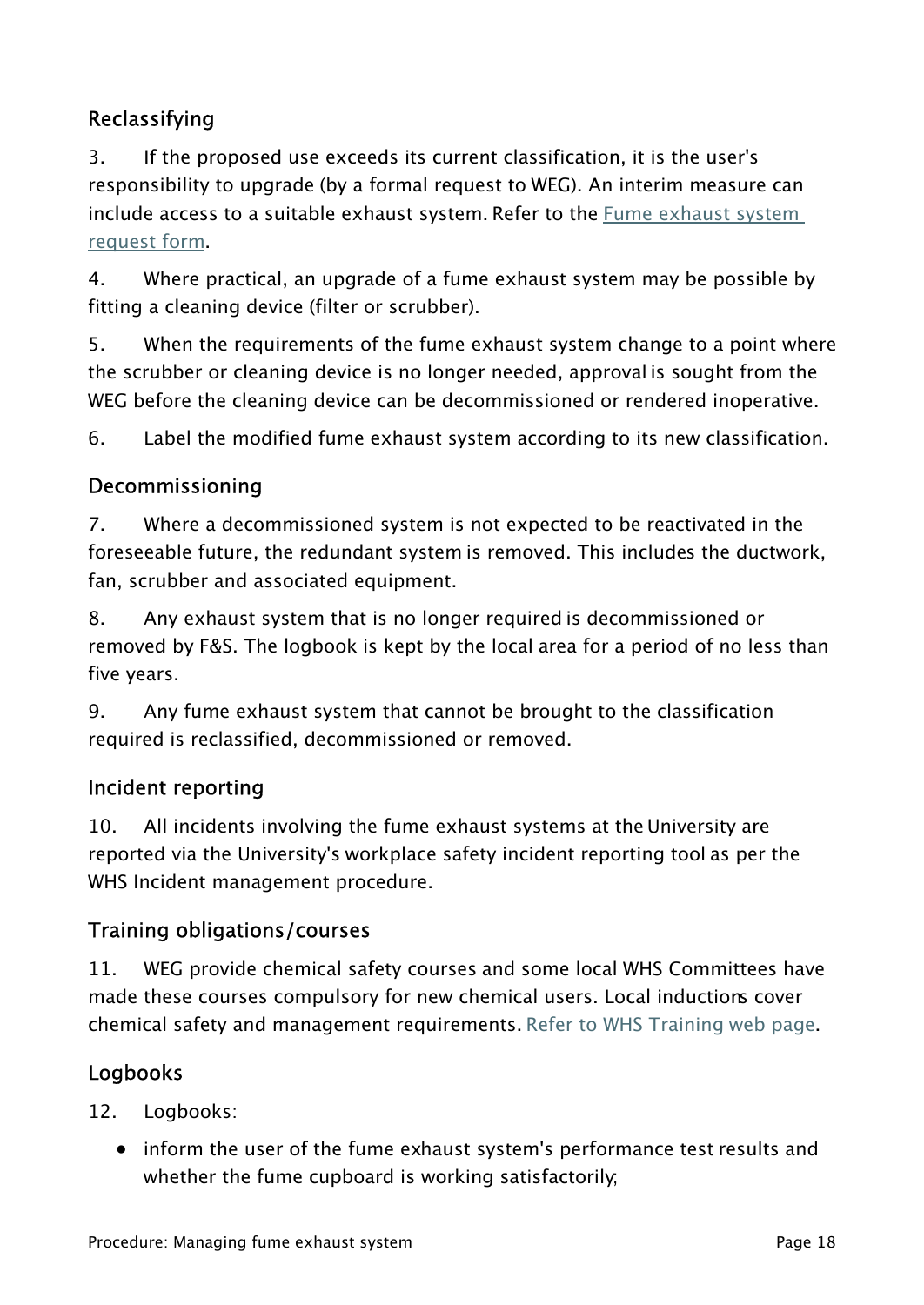- inform maintenance personnel about the system's faults and last repair and user's maintenance and checks; and
- provide a record of all maintenance work conducted.

13. A logbook is specific to a particular cupboard. It is located at the fume exhaust system. Information recorded includes:

- commissioning test results;
- annual and six monthly performance testing results, which are supplemented by a test report. See Labels Section;
- repair or other maintenance;
- fault reports:
- scheduled cleaning details;
- wash-down details in perchloric cupboards;
- scrubber conditions or pH;
- scrubber drainage date;
- filter checks; and
- additional comments.
- 14. All of these entries should include the:
	- date; and
	- initials or name of the person making the entry.

15. Upon the decommissioning of a fume exhaust system, or the completion and filling of a logbook, the logbook shall be kept by the local area for a period of no less than five years.

#### Labels

16. There are several labels or signs relevant to or affixed to fume cupboards, including:

- manufacturer labels:
- fume cupboard classification labels (for scrubbed, perchloric and special systems);
- Australian Standard warning label (including spillage containment volume of the fume cupboard); and
- performance test results label.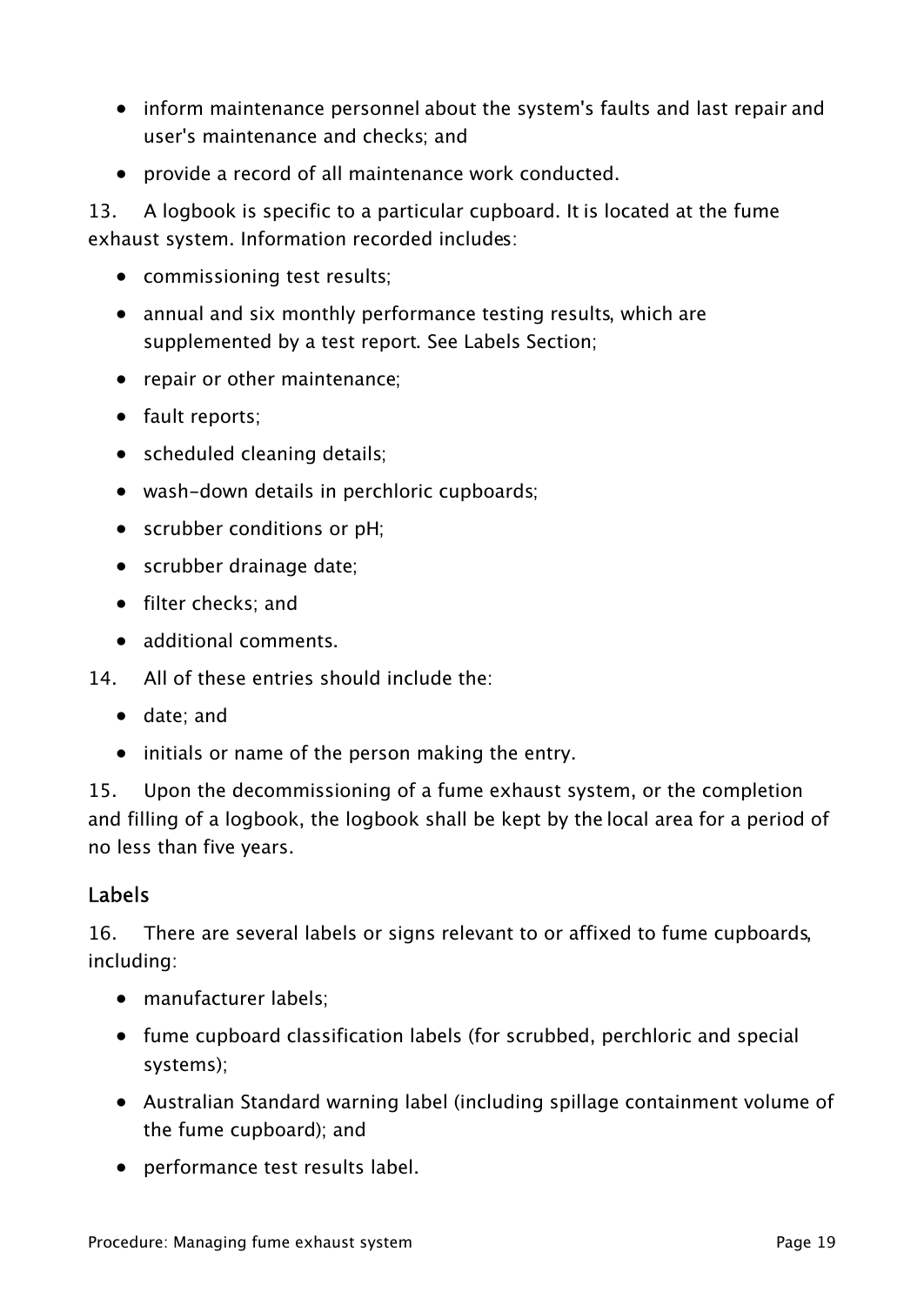17. The performance test results label indicates whether the system passes the required tests.

18. A Danger Tag may be affixed to the fume exhaust system. A fume exhaust system under repair is tagged using an "out of service'" and all chemicals and operations in the cupboard are removed. The issuing person is the only person who removes this tag.

19. In the event of a failed performance test, a "out of service" tag is attached. This tag is only removed by an authorised person after due consideration of the fault. Refer to the [Isolation and Danger Tagging Procedure](https://policies.anu.edu.au/ppl/document/ANUP_000571).

#### **Sources**

Legal and other requirements

Work Health And Safety Act 2011 (Cth)

Work Health And Safety Regulations 2011 (Cth)

AS/NZS 2243.8:2014 - [Safety in laboratories - Fume cupboards](https://infostore.saiglobal.com/en-au/Standards/AS-NZS-2243-8-2014-1699511/)

AS/NZS 2243.9:2009 - [Safety in laboratories - Recirculating fume cabinets](https://infostore.saiglobal.com/en-au/Standards/AS-NZS-2243-9-2009-1123612/)

National Occupational Health and Safety Commission (NOHSC), [Exposure standards](https://www.safeworkaustralia.gov.au/system/files/documents/1702/adoptednationalexposurestandardsatmosphericcontaminants_nohsc1003-1995_pdf.pdf)  [for atmospheric contaminants in the occupational environmental](https://www.safeworkaustralia.gov.au/system/files/documents/1702/adoptednationalexposurestandardsatmosphericcontaminants_nohsc1003-1995_pdf.pdf) (Safe Work

Australia)